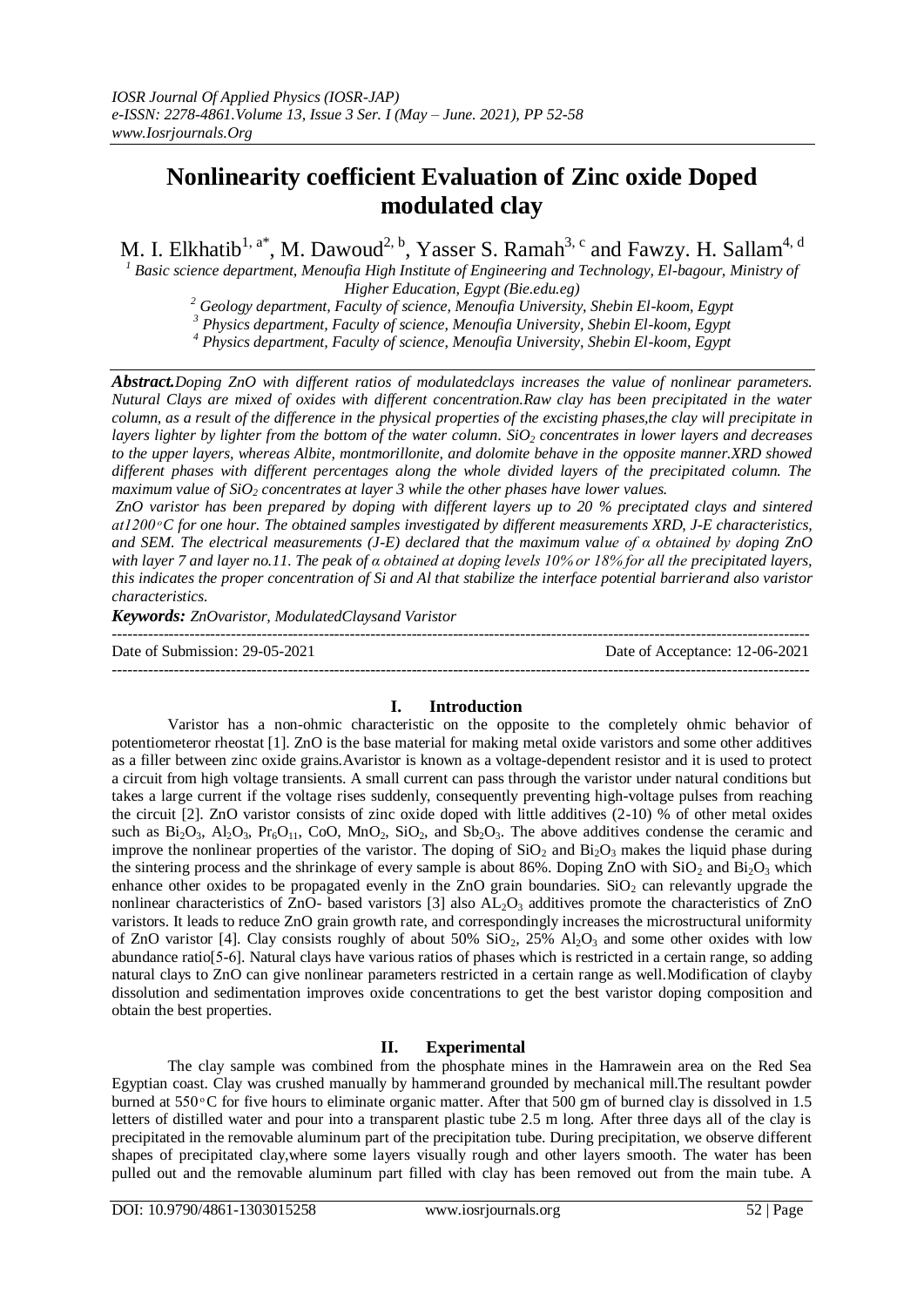suitable piston has been inserted into the aluminum tube and pushed carefully in steps to give out a layer of nearly 2 cm thickness each step. The obtained layers were dried in an electrical furnace at  $120 \text{ C}$  for 24 hours. Fourteen layers are structurally modulated from the natural clay were obtained. Layers (1, 3, 5, 7, 9, 11, and 13) have been chosen for doping ZnO (99.5% purity) according to the chemical formula; (1-x) ZnO x (Sn), where Sn the precipitated layer starting from the bottom of the removable part, x is the doping ratio and x takes the values (0.5, 1, 2, 4, 5, 7, 10, 13, 15, 18, and 20) %. These layers ground for 10 hours and are sent for X-ray analysis to check the separation of different phases. An electrical stirrer has been used to mix ZnO with the clay in alcohol for one hour. The mix was dried at 90  $^{\circ}$ C for 24 hours. The batches were ground by ball milling for 5 hours. The powder was isostatically pressed in cylindrical Pellets (1  $\pm$  0.05 mm thickness and 130  $\pm$  10 mm<sup>2</sup> area) using a pressure 6 tons /cm<sup>2</sup>, and then sintered at 1200 °C for 1 hour, silver paste was used to electrode the samples for electrical measurements. Current-voltage characteristics were investigated up to 5000 V/cm at room temperature by using Keithley electrometers 197 A and 179 TRMS. The microstructure of the highest  $\alpha$  samples for all doped samples was studied by SEM and EDAX.

## **III. Results And Discussion**

The ratios of the crystalline phases found in each clay layer (2 cm thickness) obtained from X-ray analysis are shown in table 1.

|                          |      |       | <u>.</u> |       | л.<br>$\mathbf{I}$ | $\mathbf{r}$ |       |
|--------------------------|------|-------|----------|-------|--------------------|--------------|-------|
| Layers<br>Phases $(\% )$ |      | 3     | 5        |       | -9                 | 11           | 13    |
| Ouartz<br>$1-$           | 61.8 | 61.8  | 66.13    | 56.81 | 40.33              | 45.28        | 44.33 |
| 2- Albite                | 18.7 | 15.39 | 19.35    | 23.66 | 30.25              | 28.3         | 27.35 |
| 3- Montomorillionite     | 9.7  | 7.7   | 6.45     | 12.42 | 10.08              | 5.66         |       |
| 4- Dolmite               | 9.7  | 7.7   | 8.07     | 7.1   | 10.08              | 11.32        |       |
| <b>Illite</b><br>$5-$    |      |       |          |       | 9.24               |              | 5.66  |
| 6- Kaolinite 1A          |      |       |          |       |                    | 9.44         |       |
| 7- Microcline            |      |       |          |       |                    |              | 22.64 |

**Tab. 1:** Phases detected in the burned clay layers after the precipitation process

1-  $SiO_2$  2-  $NaAlSi_3O_8$  3-  $Na-Mg-Al-Si_4O_{11}$  4-  $CaMg(CO_3)$ 5- K(AlFe)<sub>2</sub>AlSi<sub>3</sub>O<sub>10</sub>(Oh)<sub>2</sub>H<sub>2</sub>O 6-  $(A_1S_1O_5(Oh)_4$  7- (KAlSi<sub>3</sub>O<sub>8</sub>)

From the above ratios of the crystalline phases found in all layers,Fig. 1 shows the relation between the abundance of phases (Quartz, Albite, Montmorillonite, and Dolomite) in each clay layer and the precipitated layer number.

As clear from Fig. 1 Quartz phase is the major phase concentrated at layer 3 and decreases slightly to reach plateau at layer 9 and higher layers. Albite phase decreases to layer 3 and increases to make plateau at layer 9 and higher layers. The other phases have the same behavior as Albite. This figure reflects the idea about the possibility of partial separation of the phases present in the natural clay by precipitation in water. At layer 3 quartz phase has its main effect while at layer 9 and higher layers quartz still high, 40 %, but has its lowest effect, so it is expected to participate with albite and other phases in any appeared phenomena.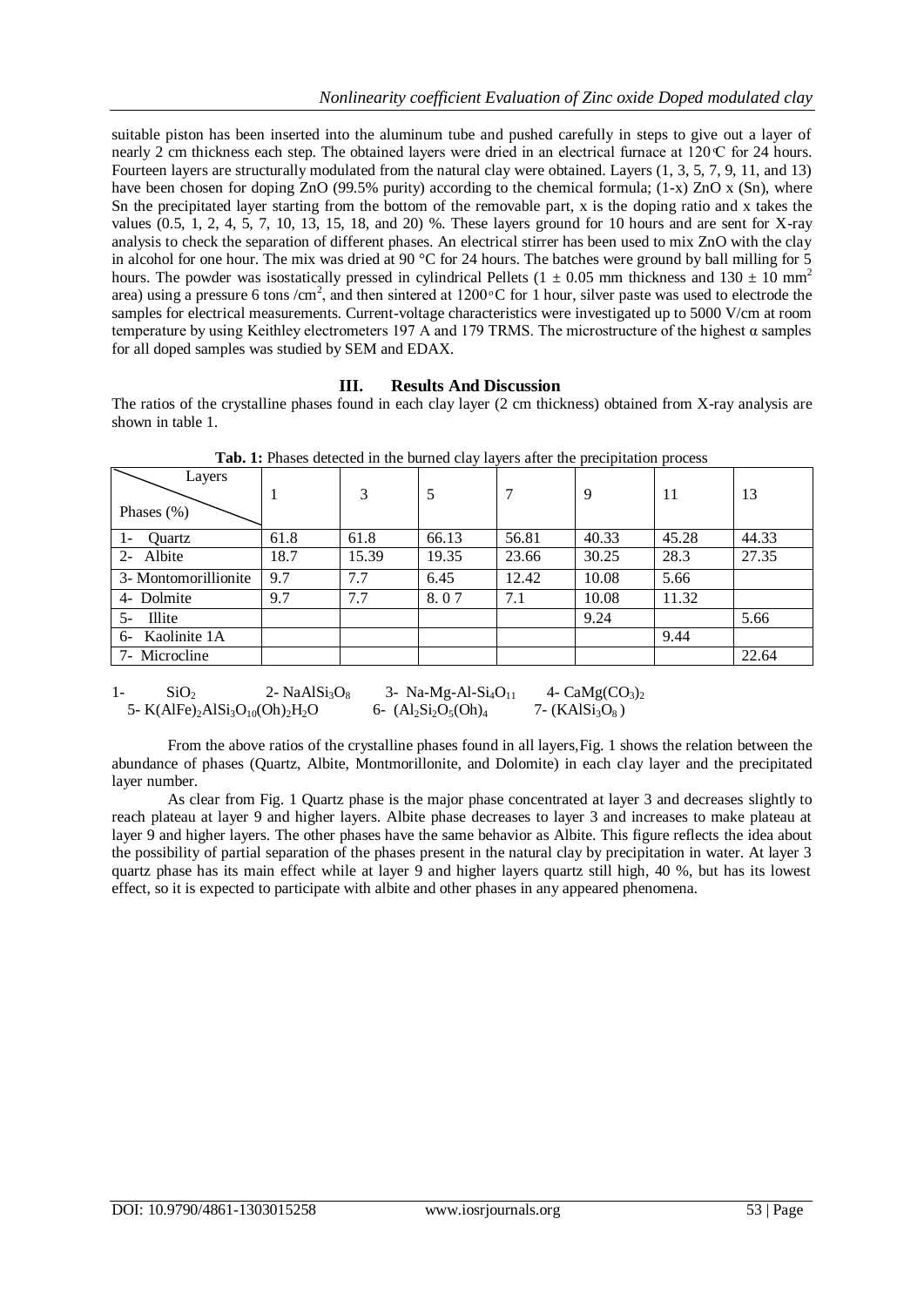

**Fig. 1** Ratio of crystalline phases found in each layer (2cm thickness) vs. layer no.

After doping ZnOwith different clay layers, electrical measurement (J-E characteristics ) was detected for all samples as shown in Fig. 2 and Fig. 3 declared J-E characteristics of ZnO doped with different ratios (up to 20%) from precipitated layer 5 sintered at  $1200\degree$ C for 1 hour.

All layers (1, 3, 7, 9, 11, and 13) have the same behavior as layer 5, and the values of nonlinearity coefficients  $\alpha$ for all layers are given in table no. 2 and calculated as in [7]. We notice that, there is a shift in most of the breakdown electric field Eo to higher values with increasing the doping ratio, especially at the higher doping.



**Fig. 2** J-E characteristics results from doping Layer no. 5 with ZnO for low doping.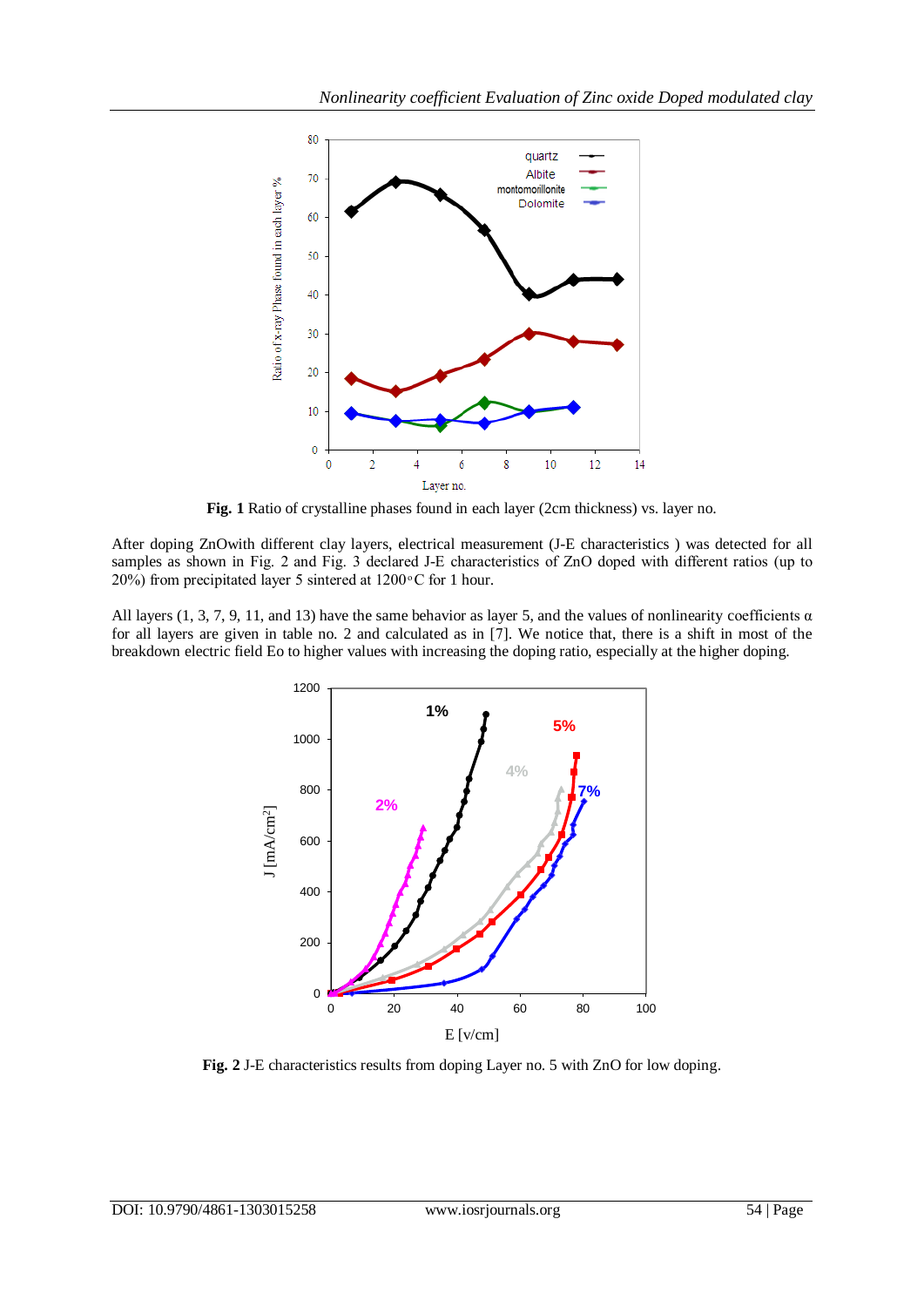| Weight%<br>Layer no. |        | $\sim$ | 4 |   | −              | 10 | 13   | 15           | 18            | 20 |
|----------------------|--------|--------|---|---|----------------|----|------|--------------|---------------|----|
|                      | ╭      |        |   |   | $\overline{4}$ |    |      | 15           | 20            | 10 |
|                      |        |        |   |   | -              |    |      | ╭            | O             |    |
|                      |        |        |   |   | 4              |    |      |              |               |    |
|                      |        |        |   |   | 4              | 18 |      |              |               | 18 |
|                      |        | ◠      |   |   | -              | 13 |      | $\mathbf{a}$ | 10            |    |
| . .                  |        |        |   |   | 4              | 27 | -1-1 | 19           | $\sim$<br>ر ک | 18 |
| 1 <sub>2</sub>       | $\sim$ |        |   | ∽ | ∽              |    |      | 14           |               | n  |

Tab. 2: Values of nonlinearity coefficient  $\alpha$  for ZnO Doped clays from the mentioned layers(up to 20%).



**Fig. 3** J-E characteristics results from doping layer no. 5 with ZnO for high doping.

From the above calculation of  $\alpha$ , the relation between  $\alpha$  and the doping layer is given in Fig. 4 for low doping and Fig. 5 for high doping. As clear, before layer 7 or doping 7%,  $\alpha$  values are away from technical application while in Fig. 5 from 10% doping  $\alpha$  decrease sharply to layer 3 then raised as a small peak.

At layer 5, followed by two peaks at layers 7 and 11. Referring to Fig. 1 the small peak at layer 5 might be due to the Quartz phase. The other two peaks at layer 7 and 11 can be attributed to mixed phases. This may be the reason for the equal height of the two peaks.



Fig.  $4 \alpha$  vs. layer number at different doping ratio in the range ( $1\%$  -  $7\%$ ).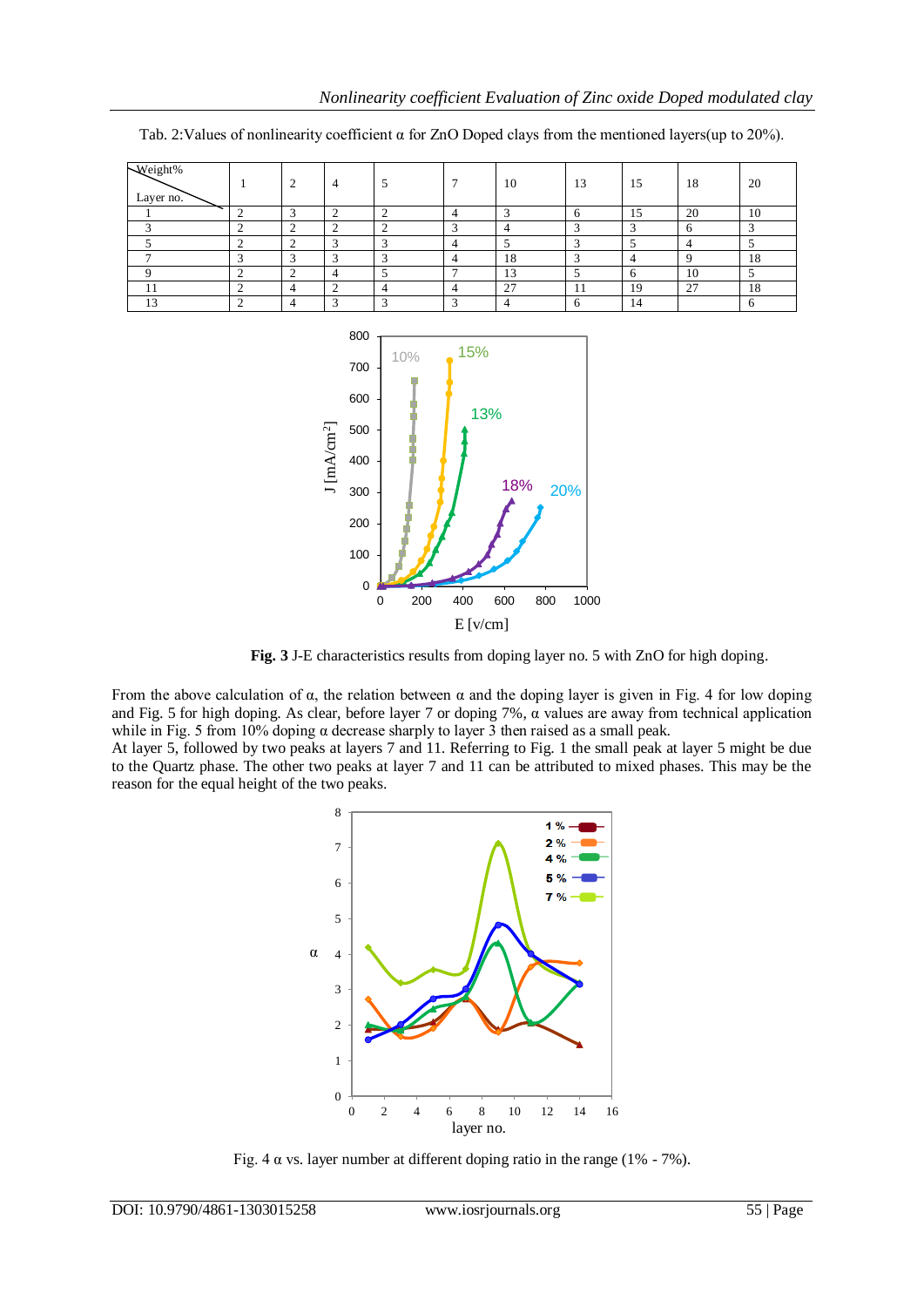

**Fig. 5**  $\alpha$  vs. layer number at different doping ratio (10% - 20%).

From the above calculation of  $\alpha$  (The relation between  $\alpha$  and the doping ratio from the different layers) some peaks are observed in Fig. 6 at 2%, 5%, 10%, and 18%. At these points, the proper concentration of Si and Al stabilizes the interface potential barrier and enhances  $\alpha$  achieved by doping ratio 10 % and 18 % from the layers (7, 9) and (1, 3, 11and 13) respectively. Pure Quartz phase has its maximum value at layer 3, but layer 3 is corresponding to the minimum  $\alpha$  value, see Fig. 5. These points were pure quartz phase has little effect on the value of  $\alpha$ , while mixed ratios of Albite and Quartz are much effective for  $\alpha$  enhancement.



Fig. 6  $\alpha$  vs. doping percent for all the studied Layers. The insertion is the isolation of the appeared peaks in the Fig.

The microstructure of ZnO doped 15 % clay from layer number 5 is given in Fig. 7. The analysis was taken in three different positions.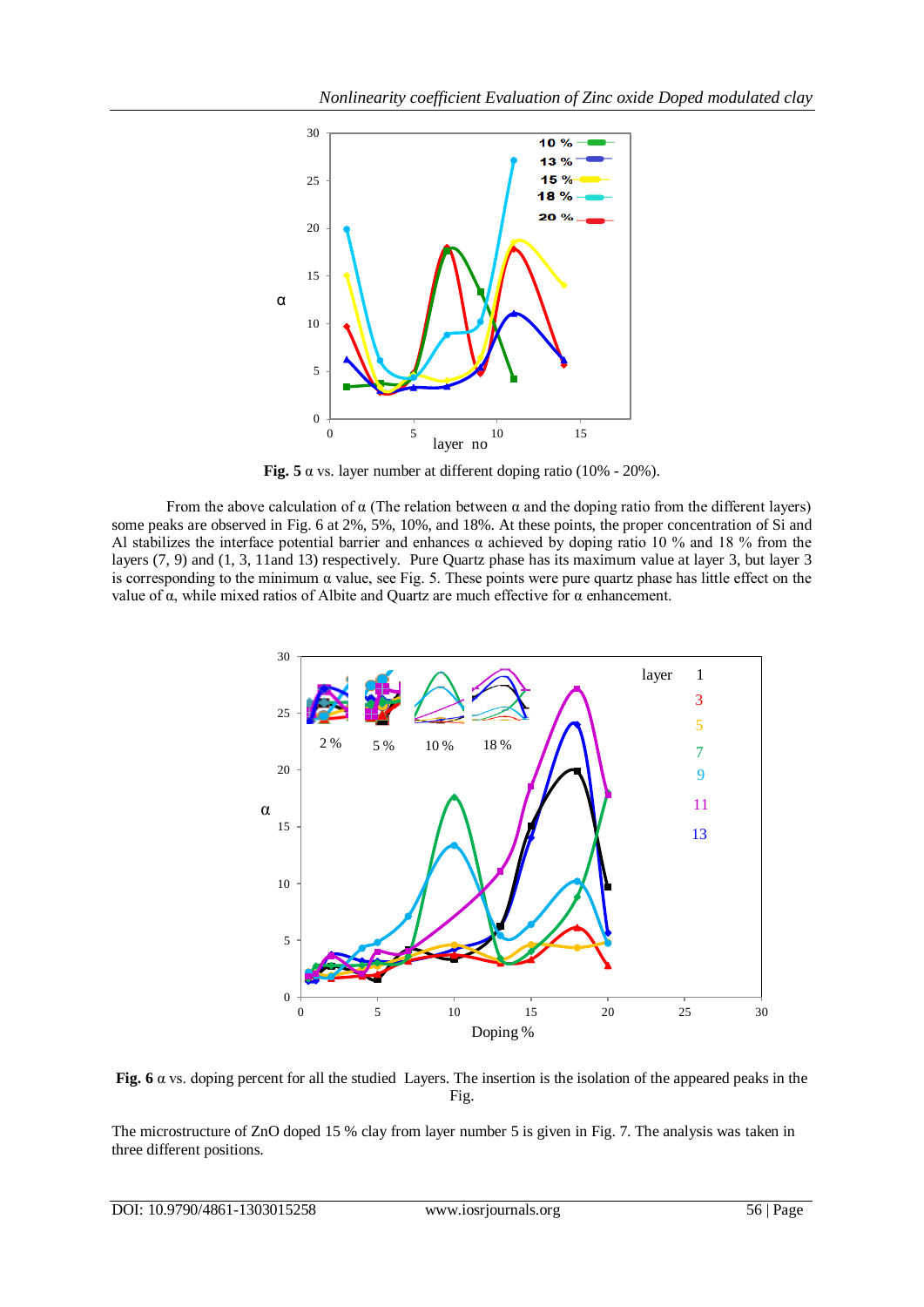

Fig. 7 SEM of ZnO doped 15% clay layer no. 5.



**Fig. 8** SEM image of bare like grain.

The elemental analysis was taken in three positions: center of black grain, grain boundary, and white grain as shown in Fig. 7 and tabulated in table 3. A glance to SEM(Fig. 7 and Fig. 8), the presence of two phases black phase and white phase was detected, and also there are two types of grains bare-like grains and rounded edges grains. Elemental analysis declared that bare like grains are zinc silicates contaminated with Al ion as in table 4.

| Positions                | $\Omega$ | Al             | Si  | Fe  | Ca   | Zn   |
|--------------------------|----------|----------------|-----|-----|------|------|
| Center of black grain X5 | 4.6      | 1.5            | 3.6 | 0.8 |      | 85.2 |
| Grain boundary X6        | 13.5     | 2.7            | 9.4 | 1.4 | 0.72 | 66.5 |
| White grain X7           | 17.7     | $\mathfrak{D}$ | 3.8 |     |      | 69.3 |
| Positions                | $\Omega$ | Al             | Si  | Fe  | Ca   | Zn   |
| Center of black grain X5 | 4.6      | 1.5            | 3.6 | 0.8 |      | 85.2 |
| Grain boundary X6        | 13.5     | 2.7            | 9.4 | 1.4 | 0.72 | 66.5 |
| White grainX7            | 17.7     | $\gamma$       | 3.8 |     |      | 69.3 |

**Tab. 3:** Elemental analysis for 3 positions of ZnO doped clay layer no. 5.

We notice from table 3 that percentages of Si, Al, Fe, and Ca at the grain boundary are higher than other positions, this because silicon oxide has melting point lower than other oxides so it creates a liquid phase during the sintering process at low temperature, which promotes other oxides to be distributed evenly in the ZnO grain boundary [8]. Al, Si, and Fe ions behave as donors that support the grain boundary barrier and increase the nonlinearity coefficient.